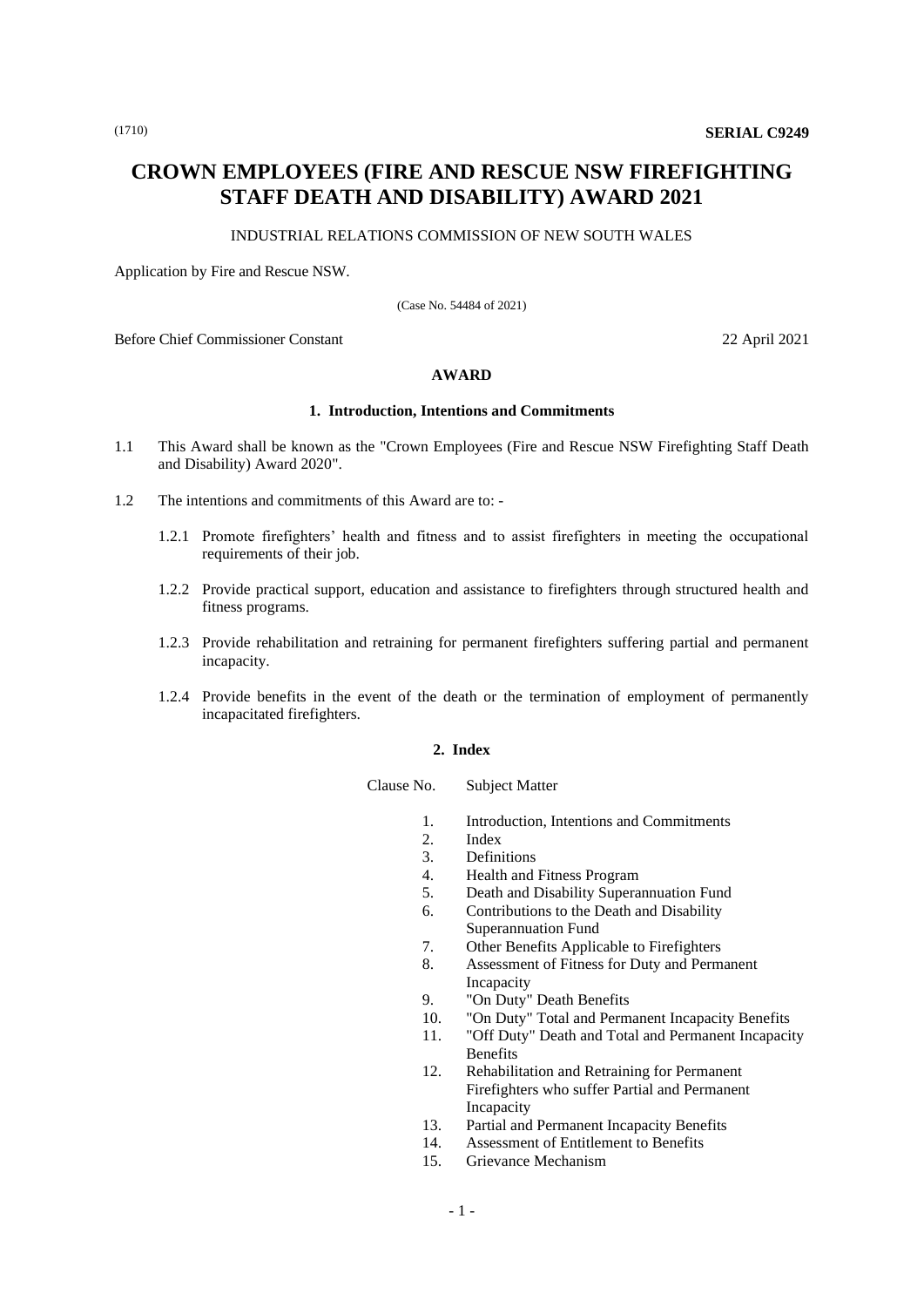- 16. Anti-Discrimination
- 17. Area, Incidence, Duration and Parties Bound

Annexure A - Principles and Procedures of the Firefighters' Health and Fitness Program

#### **3. Definitions**

"actuary" means an actuary appointed by the Trustee of the Death and Disability Superannuation Fund.

"compulsory employer contributions" has the same meaning as it has in section 12(1) of the *First State Superannuation Act* 1992.

"Deemed annual salary" means the "Per Week" rate of pay of a Qualified Firefighter as set out at Table 1 of Part C of the Crown Employees (Fire and Rescue NSW Permanent Firefighting Staff) Award multiplied by 52.1785.

"Deemed fortnightly salary" means the "Per Week" rate of pay of a Qualified Firefighter as set out at Table 1 of Part C of the Crown Employees (Fire and Rescue NSW Permanent Firefighting Staff) Award multiplied by 2.

"Death and Disability Superannuation Fund" means the superannuation fund established in accordance with this Award.

"Electricity Industry Superannuation Scheme" ("EISS") has the same meaning as it has in the *Superannuation Administration Act* 1996.

"FBEU" means the Fire Brigade Employees' Union of New South Wales.

"FRNSW" means Fire and Rescue New South Wales, established by the *Fire Brigades Act* 1989 and as a Public Service Executive Agency under Schedule 1 of the *Government Sector Employment Act* 2013.

"firefighter" means either a permanent firefighter or a retained firefighter as defined in this clause.

"First State Superannuation Scheme" ("FSS") means the superannuation scheme established under the *First State Superannuation Act* 1992.

"Judges Pension Scheme" ("JPS") means the superannuation scheme established under the *Judges' Pensions Act* 1953.

"Local Government Superannuation Scheme" ("LGSS") has the same meaning as it has in the *Superannuation Administration Act* 1996.

"off duty injury" means any personal injury or disease which is not an on duty injury.

"on duty injury" means personal injury arising out of or in the course of employment as a firefighter and includes a disease which is contracted by a firefighter in the course of his/her employment as a firefighter and to which the employment was a contributing factor, and the aggravation, acceleration, exacerbation or deterioration of any disease, where his/her employment as a firefighter was a contributing factor to the aggravation, acceleration, exacerbation or deterioration but does not include a personal injury or disease arising out of or in the course of journeying to or from work subject to the proviso that a retained firefighter responding to an incident shall be considered to be on duty from the time of call.

"ordinary duties" means the full range of work that was usually performed by the firefighter immediately prior to suffering the condition, illness or injury that caused them to cease to perform, in whole or in part, such work.

"Parliamentary Contributory Superannuation Fund" ("PCSF") means the fund referred to in section 5 of the *Parliamentary Contributory Superannuation Act* 1971.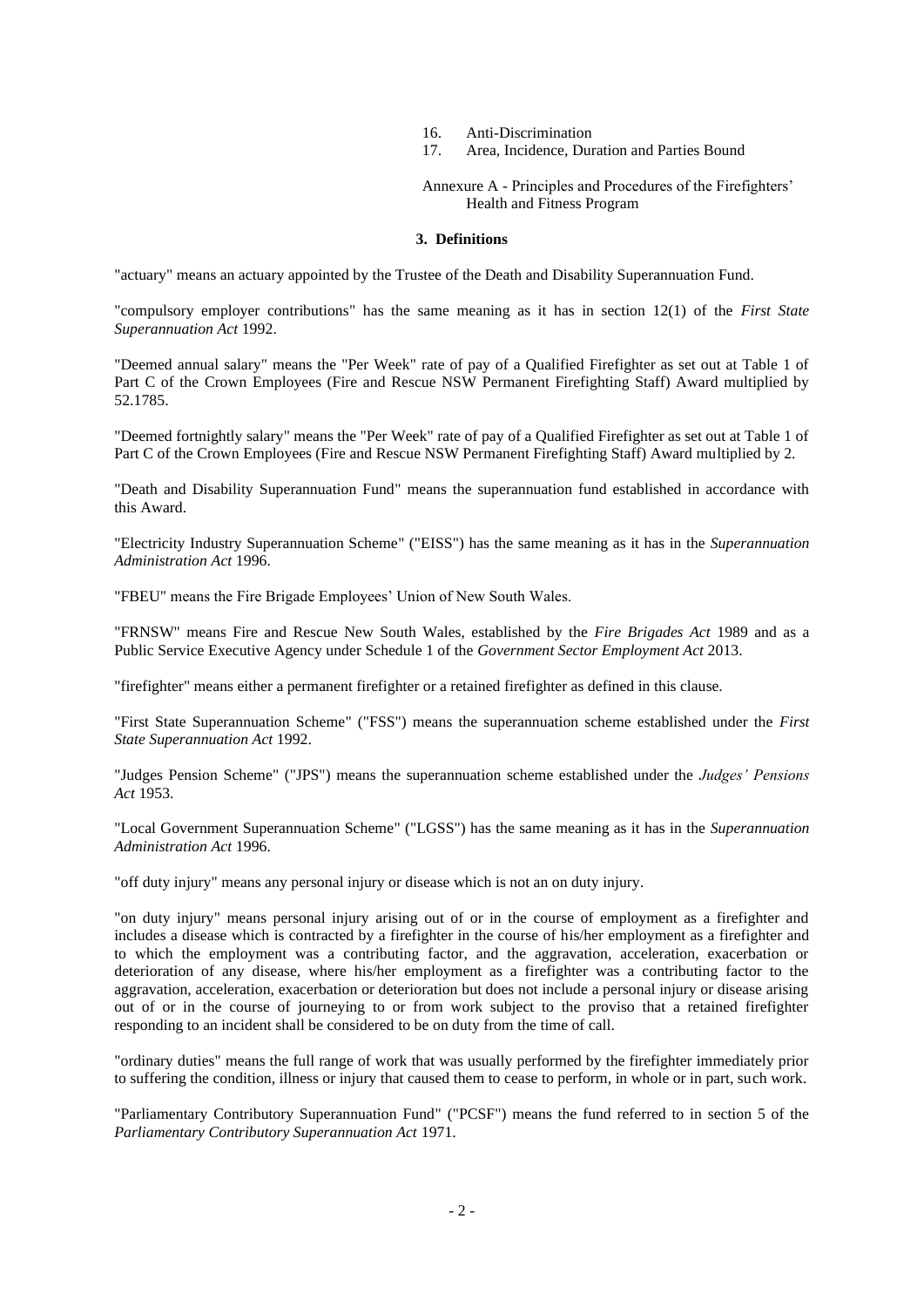"partial and permanent incapacity" means that a firefighter is no longer fit to carry out the full range of his/her ordinary duties with FRNSW.

"PBRI" means the Police Blue Ribbon Insurance arrangements established under the Police Amendment (Death and Disability) Regulation 2011.

"permanent firefighter" has the same meaning as 'employee' under the Crown Employees (Fire and Rescue NSW Permanent Firefighting Staff) Award.

"Police Superannuation Scheme" ("PSS") means the superannuation scheme established under the *Police Regulation (Superannuation) Act* 1906.

"retained firefighter" has the same meaning as 'employee' under the Crown Employees (Fire and Rescue NSW Retained Firefighting Staff) Award.

"spouse" means a person who falls within the definition of "spouse" or "de facto partner" in the *Superannuation Act* 1916.

"State Authorities Non-contributory Superannuation Scheme" ("SANCS") means the superannuation scheme established under the *State Authorities Non-contributory Superannuation Act* 1987.

"State Authorities Superannuation Scheme" ("SASS") means the superannuation scheme established under the *State Authorities Superannuation Act* 1987.

"State Superannuation Scheme" ("SSS") means the superannuation scheme established under the *Superannuation Act* 1916.

"total and permanent incapacity" means that the firefighter is unlikely, by reason of ill-health (whether physical or mental) to ever again engage in gainful employment for which the firefighter is reasonably qualified by education, training or experience.

### **4. Health and Fitness Program**

- 4.1 The parties agree and accept the need for a compulsory health and fitness program that is underpinned by practical support, education and assistance provided by FRNSW.
- 4.2 The parties agree to develop and implement the health and fitness program in circumstances in which a member of the Industrial Relations Commission will oversight their progress and set appropriate time frames, subject to the proviso that the parties specifically agree that:
	- 4.2.1 the health and fitness program will be developed and implemented within the life of this Award;
	- 4.2.2 the health and fitness program will be developed and implemented in accordance with the principles and procedures detailed in Annexure A;
	- 4.2.3 following implementation, the health and fitness standards will remain subject to negotiation and it will be open to either party to refer any matter that is not agreed to the Industrial Relations Commission for determination and the status quo will apply in the interim; and
	- 4.2.4 the health and fitness standards will not distinguish between ranks and will apply to all firefighters. Where a firefighter is found to have a medical issue, the health risk will be assessed against the inherent requirements of that firefighter's ordinary duties; and
	- 4.2.5 A firefighter who fails to meet the prescribed health and fitness standards will be given an appropriate period of time, as determined on medical advice, to achieve the level of health and fitness required. Subsequently, a permanent firefighter who fails the medical reassessment or who is deemed on medical advice not capable of regaining or maintaining an acceptable level of fitness will be rehabilitated to another position in accordance with clause 12.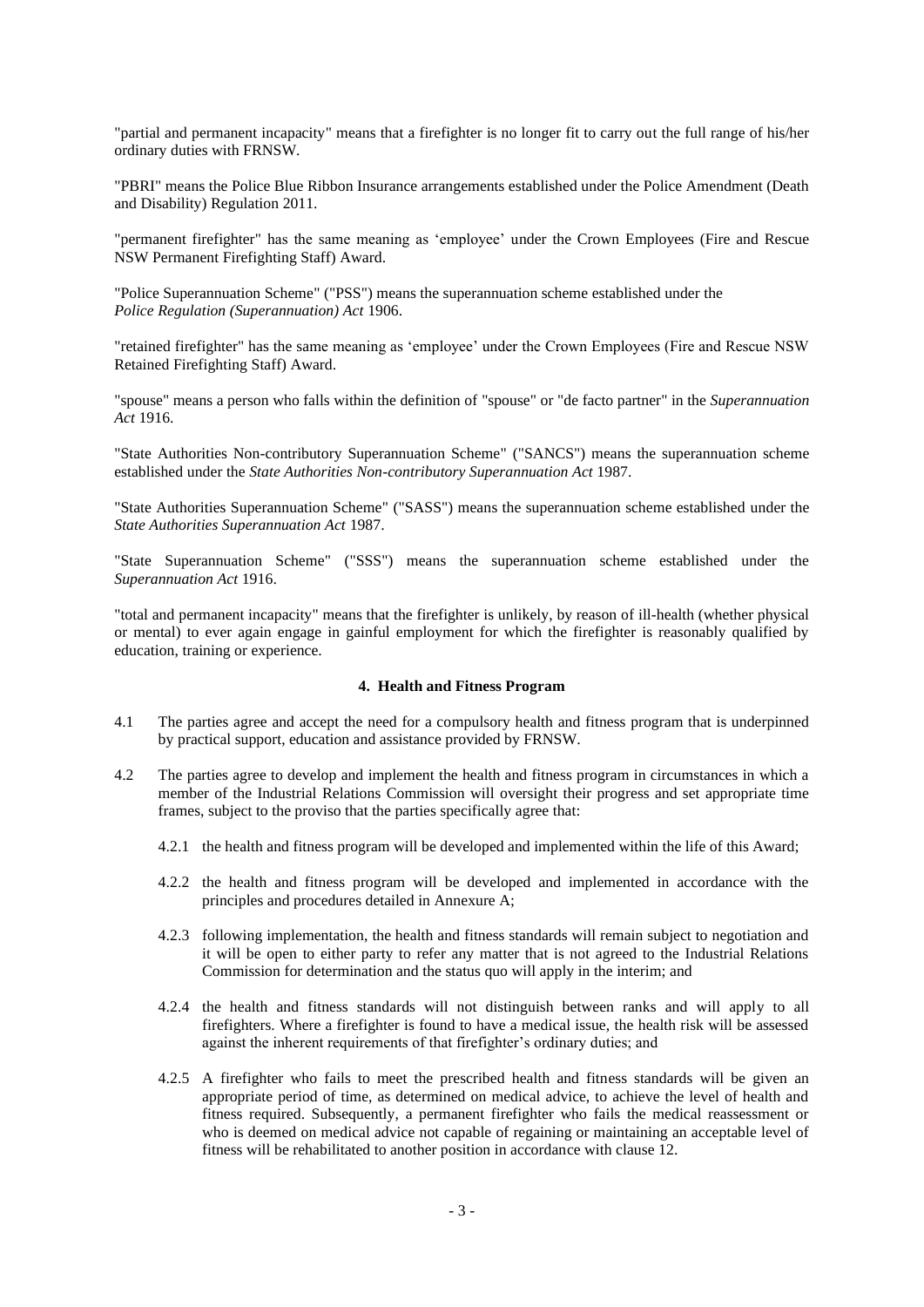## **5. Death and Disability Superannuation Fund**

- 5.1 FRNSW will maintain, with the agreement of the FBEU, a Death and Disability Superannuation Fund to pay the benefits prescribed by clauses 9, 10 and 11 of this Award. The Fund shall operate in accordance with relevant Commonwealth legislation and the terms of the trust deed by which it is created.
- 5.2 The terms of the trust deed by which the Death and Disability Superannuation Fund is created shall provide that the Trustee of the Death and Disability Superannuation Fund is required to reduce the benefits otherwise payable from the said fund so as to offset any benefits prescribed by this Award that have previously been paid from the Death and Disability Superannuation Fund or by FRNSW pursuant to this Award.

#### **6. Contributions to the Death and Disability Superannuation Fund**

- 6.1 Subject to subclause 6.2, permanent firefighters who are less than 67 years of age and who are covered by FSS or who are contributors to SASS or who have elected under section 10 of the *First State Superannuation Act* 1992 to make other arrangements shall each fortnight contribute an amount equivalent to 0.8 per cent of the Deemed fortnightly salary to the Death and Disability Superannuation Fund.
- 6.2 Permanent firefighters who contribute to SASS and who contribute for additional benefit cover shall within three months of commencing employment make an election on a "once only" basis, whether they wish to contribute to the Death and Disability Superannuation Fund. Permanent firefighters who elect to not contribute to the Death and Disability Superannuation Fund shall not be eligible to receive a pension or lump sum payment prescribed by this Award.
- 6.3 The contributions prescribed by this Award in relation to permanent firefighters who are contributors to SASS are additional to the contributions that they are required to make under the *State Authorities Superannuation Act* 1987.
- 6.4 Notwithstanding the provisions of the Crown Employees (Fire and Rescue NSW Permanent Firefighting Staff) Award and the Crown Employees (Fire and Rescue NSW Retained Firefighting Staff) Award, a firefighter who is required or elects to make contributions pursuant to this clause will do so by sacrificing an amount of unearned salary equivalent to the firefighter's contribution pursuant to this clause, unless they elect to contribute from their post-tax salary. Such salary sacrifice shall not be taken into account for the purpose of calculating the remuneration that the firefighter would have received in the event that no salary sacrifice had been applicable.
- 6.5 Subject to subclause 6.6, FRNSW shall each fortnight contribute an amount equivalent to 0.5 per percent of the Deemed fortnightly salary to the Death and Disability Superannuation Fund in respect of each retained firefighter who is less than 67 years of age.
- 6.6 FRNSW shall each fortnight contribute an amount equivalent to 0.2 percent of the Deemed fortnightly salary to the Death and Disability Superannuation Fund in respect of each retained firefighter who is less than 67 years of age and who, by virtue of their primary employment, is already a member of SSS, PSS, the LGSS or EISS Division D "Defined Benefit Scheme", the JPS, PCSF, PBRI or who is a LGSS or EISS Division B "Retirement Scheme" member with additional benefit cover or who is a SASS member with additional benefit cover.
- 6.7 FRNSW shall contribute to the Death and Disability Superannuation Fund such sum as may be necessary to meet any shortfall between the Fund's reserves and that sum that it needs in order to pay the superannuation pensions and superannuation lump sum benefits prescribed by this Award (or past Awards).
- 6.8 A firefighter on any form of leave without pay shall continue to be covered by this Award and shall be required to make the contributions that he/she would otherwise have made had he/she not been on leave without pay.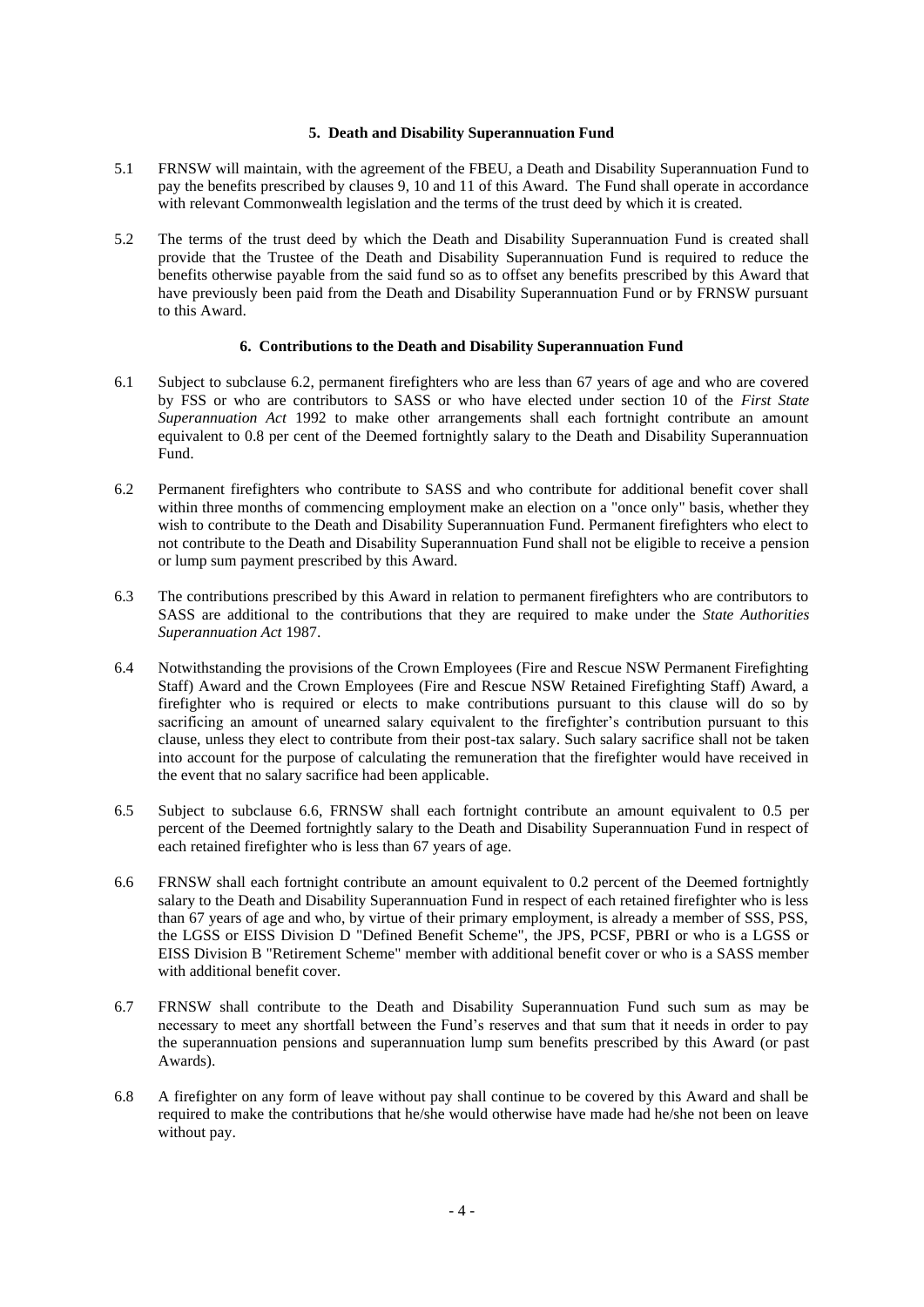6.9 FRNSW shall each fortnight deduct the contributions that firefighters are required or elect to make pursuant to this clause from their salaries and forward such contributions together with the contributions that FRNSW is required to make in respect of retained firefighters to the Death and Disability Superannuation Fund.

# **7. Other Benefits Applicable to Firefighters**

The benefits conferred upon firefighters by this Award shall be in addition to those benefits otherwise payable under the FSS Scheme, the SASS scheme and/or the *Workers Compensation Act* 1987 and *Workplace Injury Management and Workers Compensation Act* 1998, as varied from time to time.

#### **8. Assessment of Fitness for Duty and Permanent Incapacity**

- 8.1. The procedures set out at subclauses 8.2 to 8.5 inclusive will apply if:
	- 8.1.1 FRNSW has reason to believe that:
		- 8.1.1.1 a firefighter may be unfit for duty, permanently or otherwise, and that firefighter disagrees; or
		- 8.1.1.2 it may be necessary to impose certain medical/physical conditions or restrictions on a firefighter, permanently or otherwise, and that firefighter disagrees with the need for some or all such conditions or restrictions; or
	- 8.1.2 A firefighter has reason, supported by medical information, to believe that:
		- 8.1.2.1 the firefighter may be unfit for duty, permanently or otherwise, and FRNSW disagrees; or
		- 8.1.2.2 it may be necessary to impose certain medical/physical conditions or restrictions on the firefighter, permanently or otherwise, and FRNSW disagrees with the need for some or all such conditions or restrictions; or
	- 8.1.3 A firefighter has already been assessed as defined at paragraphs 8.6.2, 8.6.3 or 8.6.4 and subsequently obtains more contemporary information which suggests that they may be fit or that their requirements or restrictions should be changed, and FRNSW disagrees.
- 8.2 If the medical assessment is initiated by FRNSW at subclause 8.1.1 then FRNSW will advise the firefighter in writing of their need to undergo an immediate health assessment by a medical practitioner nominated by FRNSW, and its reason(s) for such referral.
- 8.3
- 8.3.1 If FRNSW believes at any point in time that a permanent firefighter's condition is such that by remaining on-duty he/she may endanger themselves, their colleagues or the public, FRNSW will, having regard to the firefighter's circumstances, either assign appropriate alternative duties for the firefighter or direct the firefighter on special leave (which is not to be deducted from any of the firefighter's leave balances) pending the determination of their condition in accordance with this clause. A permanent firefighter who is stood down from their ordinary duties in accordance with this subclause will continue to receive their ordinary pay until such date as the Industrial Relations Commission determines that the firefighter has failed to cooperate with the reasonable directions of FRNSW under this Clause, or the assessing medical practitioner reports pursuant to subclause 8.6. To avoid doubt, a permanent firefighter's ordinary pay shall be the pay to which the permanent firefighter would have been entitled had they been on sick leave.
- 8.3.2 Subject to paragraph 8.3.3, if FRNSW believes at any point in time that a retained firefighter's condition is such that by continuing to attend emergency incidents he/she may endanger themselves, their colleagues or the public, FRNSW will allow the firefighter to respond to their station, but not the incident, for all calls received by their brigade, and to attend all drills pending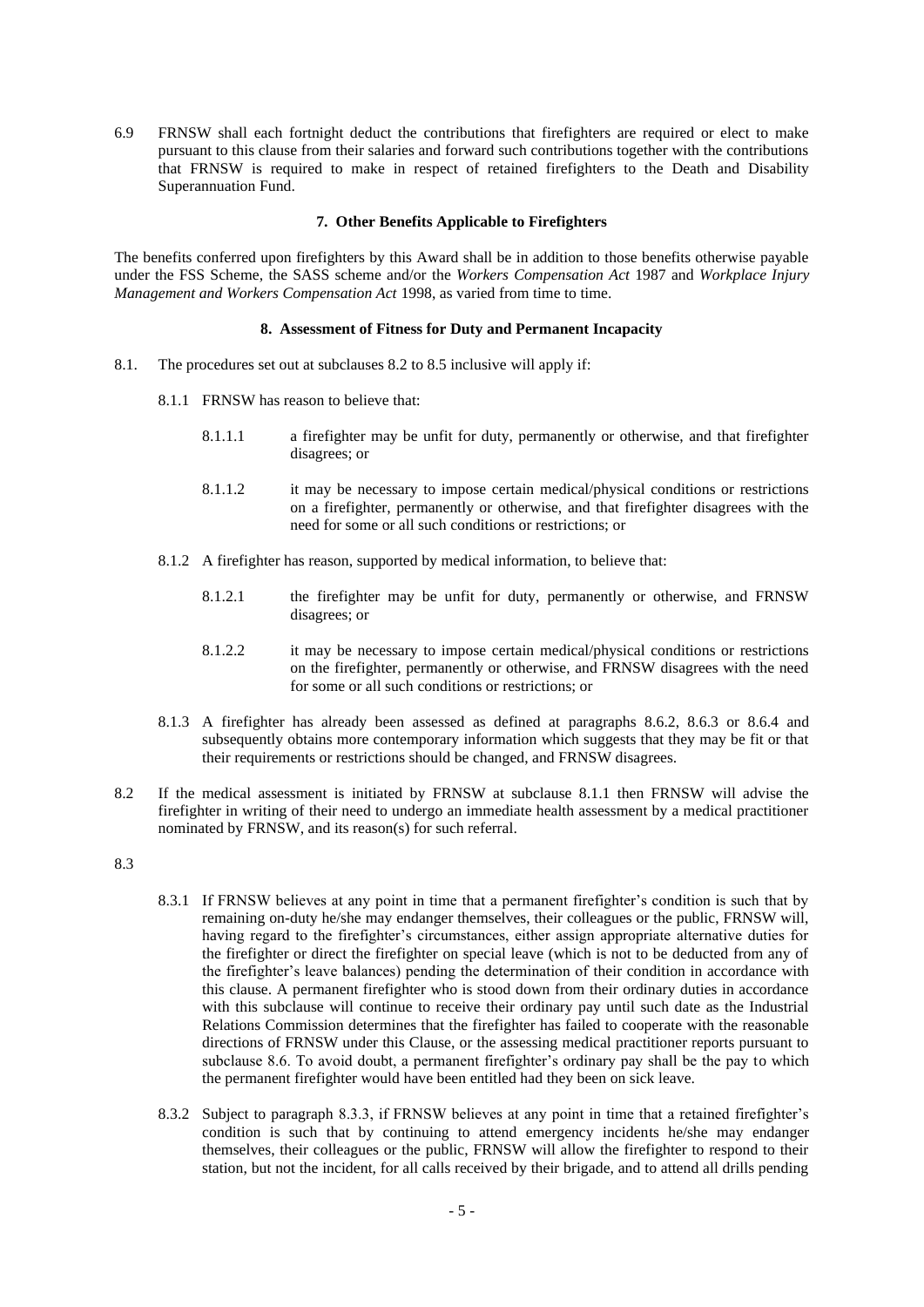the determination of their condition in accordance with this clause. A retained firefighter who is placed on non-response duties in accordance with this subclause will continue to be permitted to attend the station for calls and drills until such date as the Industrial Relations Commission determines that the firefighter has failed to cooperate with the reasonable directions of FRNSW under this clause, or the assessing medical practitioner reports pursuant to subclause 8.6.

- 8.3.3 If FRNSW believes at any point in time that a retained firefighter's condition is such that by continuing to attend the station he/she may endanger themselves, their colleagues or the public, FRNSW will direct the firefighter to not attend their station pending the determination of their condition in accordance with this clause. A retained firefighter who is excluded from their station in accordance with this subclause will be paid a fortnightly amount equivalent to the retained firefighter's highest fortnightly pay within the three month period immediately prior to their exclusion, and such payment shall continue until such date as the Industrial Relations Commission determines that the firefighter has failed to cooperate with the reasonable directions of FRNSW under this clause, or the assessing medical practitioner reports pursuant to subclause 8.6.
- 8.4 Whether the medical assessment is initiated by FRNSW at paragraph 8.1.1 or a firefighter at paragraph 8.1.2, FRNSW will arrange for a reasonable appointment for the firefighter as soon as possible, if not with FRNSW's preferred medical practitioner then with some other suitable medical practitioner, and will notify both the firefighter and the assessing medical practitioner in writing setting out:
	- 8.4.1 the time, date and location of the appointment;
	- 8.4.2 the inherent requirements of the firefighter's ordinary duties and the firefighter's typical work environment(s);
	- 8.4.3 the health-related issue(s), if any, which FRNSW believes may be affecting work performance;
	- 8.4.4 the manner in which it is believed work performance has been/is being and/or may be affected, including evidence where available;
	- 8.4.5 any specific question(s) from FRNSW. It will not be sufficient to simply request an assessment of a firefighter's "fitness to continue" or assume such question(s) would be inferred by the assessing medical practitioner from the general background information provided; and
	- 8.4.6 a summary of all relevant documents in checklist format.
- 8.5 The assessing medical practitioner should take into account any and all relevant material supplied by FRNSW, the firefighter and/or the firefighter's own medical practitioner(s). FRNSW will ensure that any material provided to the assessing medical practitioner will at the same time also be provided to the firefighter and/or the medical practitioner(s) nominated by the firefighter.
- 8.6 The assessing medical practitioner's report, which will be in writing and provided to both FRNSW and the firefighter, should conclude that the firefighter is, in that medical practitioner's opinion, either:
	- 8.6.1 fit to perform the firefighter's ordinary duties without any requirements or restrictions; or
	- 8.6.2 fit to perform the firefighter's ordinary duties with specified requirements or restrictions; or
	- 8.6.3 temporarily unfit to perform the firefighter's ordinary duties but fit to perform alternative duties, either with or without specified requirements or restrictions; or
	- 8.6.4 temporarily unfit to perform any FRNSW duties; or
	- 8.6.5 permanently unfit to perform the firefighter's ordinary duties.
- 8.7 FRNSW will write to the firefighter within 7 days of receipt of the assessing medical practitioner's report stating that it has either: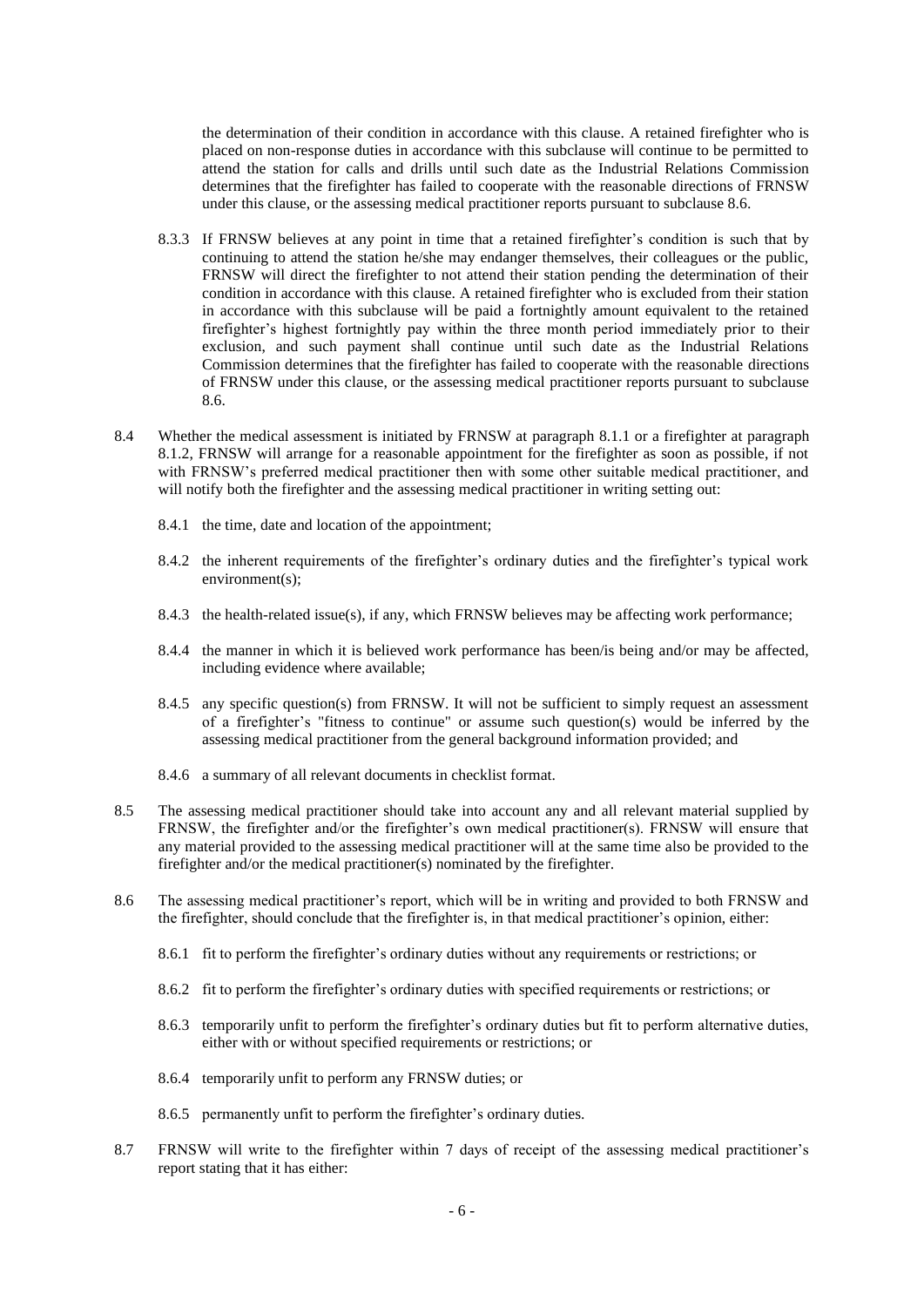- 8.7.1 wholly accepted the assessing medical practitioner's report; or
	- 8.7.2 partially accepted the assessing medical practitioner's report, together with the reason(s) for its non-acceptance of the relevant part(s); or
	- 8.7.3 accepted none of the assessing medical practitioner's report and its reasons for same.
- 8.8 If the FRNSW determination at subclause 8.7 is that the firefighter is permanently unfit to perform the firefighter's ordinary duties then the firefighter shall be deemed for the purposes of this Award to have suffered partial and permanent incapacity until determined otherwise in accordance with this clause. FRNSW shall inform the FBEU (unless the firefighter expressly declines to agree to the FBEU being informed) at the earliest possible opportunity.
- 8.9 A firefighter may request by way of report that the Commissioner review the FRNSW determination at subclause 8.7 within 14 days of receipt of that written determination or within 7 days of the Department having informed the FBEU, whichever is the later. A firefighter who makes such a request shall then be allowed 28 days, or such additional time as the Commissioner may allow, in order for a medical practitioner of the firefighter's choosing to:
	- 8.9.1 review all previous reports and documentation relating to the matter; and
	- 8.9.2 confer with a FRNSW-nominated medical practitioner with a view to maximising the areas of agreement and minimising any areas of disagreement between them. In order to facilitate such conferences, FRNSW and the firefighter must, by no later than close of business on the next working day following the firefighter's request for a review, exchange the contact details of their respective nominated medical practitioners and in the case of the firefighter, written authorisation for their nominated medical practitioner to discuss their medical information with the FRNSWnominated medical practitioner; and
	- 8.9.3 produce a report (and, if the FRNSW-nominated medical practitioner is agreeable, a joint report) of their conclusions.
	- 8.9.4 The Commissioner will consider all previous reports and documentation relating to the matter, together with any additional information (including the medical practitioner's report at paragraph 8.9.3) submitted by the firefighter and will within 14 days supply the firefighter concerned with a written and final FRNSW determination of the matter.
- 8.10 If the firefighter does not agree with the Commissioner's determination at subclause 8.9 then the matter may be referred to the Industrial Relations Commission (the Commission) for final determination of the matter, i.e. whether the firefighter is;
	- 8.10.1 fit to perform the firefighter's ordinary duties without any requirements or restrictions; or
	- 8.10.2 fit to perform the firefighter's ordinary duties with specified requirements or restrictions; or
	- 8.10.3 temporarily unfit to perform the firefighter's ordinary duties but fit to perform alternative duties, either with or without specified requirements or restrictions; or
	- 8.10.4 temporarily unfit to perform any FRNSW duties; or
	- 8.10.5 permanently unfit to perform the firefighter's ordinary duties.
- 8.11 Where a dispute cannot be settled by conciliation, the parties agree in principle that the preferred method of adjudication will be by the Commission utilising the 'Bluescope model'. The 'Bluescope model' will be adopted except where the Commission orders otherwise or where one of the parties elects not to use the Bluescope model and notifies the other party of this election as soon as practicable before or at the time the dispute is notified to the Commission.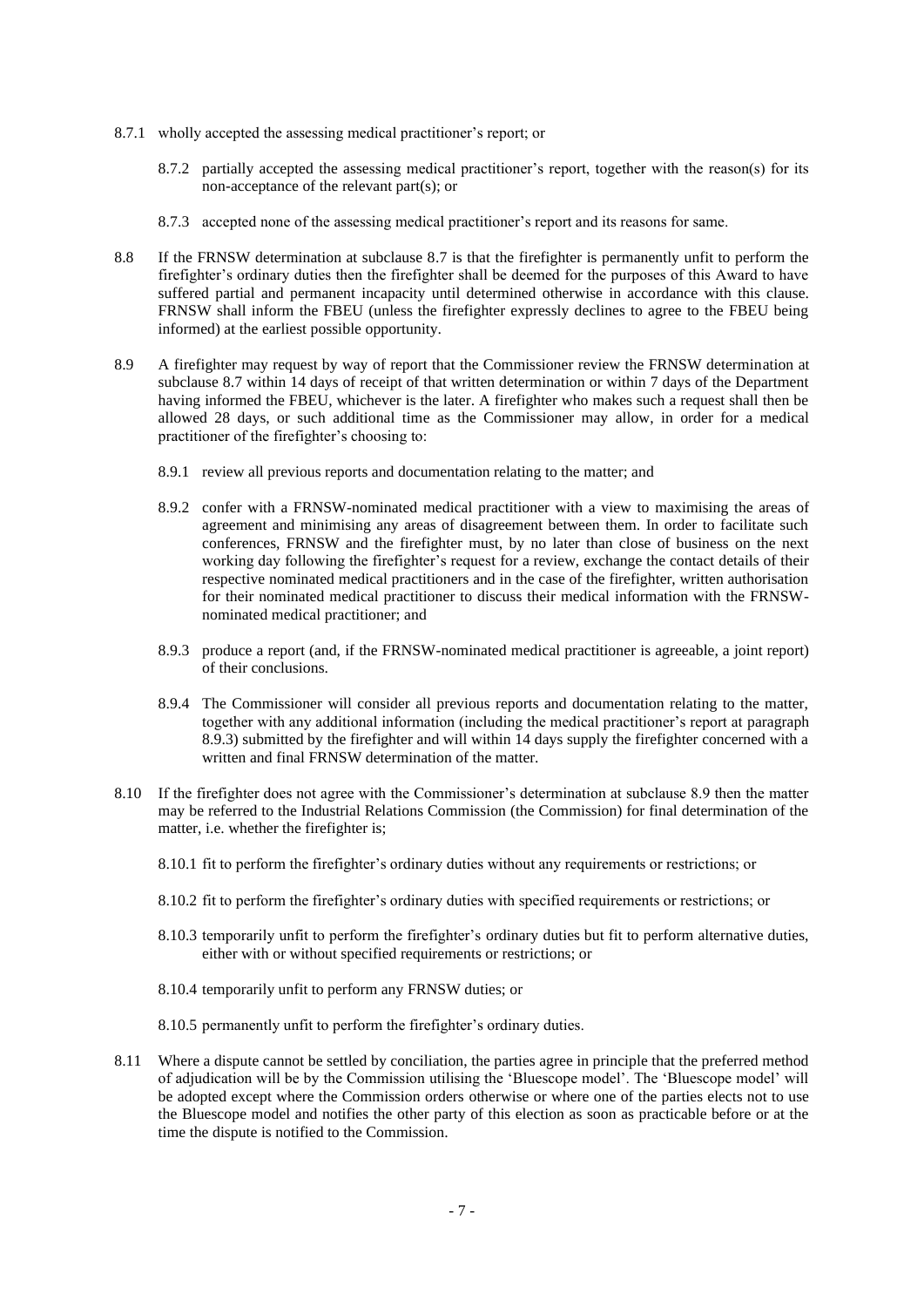- 8.12 A firefighter who is found to be temporarily unfit as per paragraphs 8.6.3 or 8.6.4 or 8.10.3 or 8.10.4 will be given the appropriate period of time, as advised by the assessing medical practitioner, necessary for the firefighter to return to their ordinary duties.
- 8.13 A firefighter who fails to return to their ordinary duties within the appropriate period of time, or within six months from the date they last performed their ordinary duties or previous assessment (whichever occurs first) will be referred for medical re-assessment.
- 8.14 FRNSW will bear the cost of any assessment conducted by a medical practitioner pursuant to subclauses 8.4, 8.5 and 8.6, and of any independent assessment conducted at subclause 8.13, provided that in the case of any review conducted at subclauses 8.8 and 8.9 (only), the firefighter and FRNSW will each be responsible for the costs of their own nominated medical practitioner.
- 8.15 A firefighter who fails to comply with a reasonable direction to attend and participate in a medical assessment under this mechanism may be subject to disciplinary action.
- 8.16 A firefighter who has been determined as suffering partial and permanent incapacity may at any time elect to be assessed by the Death and Disability Superannuation Fund for total and permanent incapacity, in which case FRNSW will make all reasonable efforts to assist the Fund in concluding such assessment as soon as practicable.
- 8.17 The employment of a firefighter who is determined as suffering partial and permanent incapacity will be terminated in accordance with clause 13, or otherwise upon such firefighter's consent or request.

# **9. "On Duty" Death Benefits**

- 9.1 The benefits prescribed by this clause are payable from the Death and Disability Superannuation Fund.
- 9.2 In the event that an on duty injury results in the death of a firefighter for whom the Death and Disability Superannuation Fund is receiving contributions pursuant to subclause 6.1 or 6.5, a fortnightly pension equivalent to 40% of the Deemed fortnightly salary shall be paid to the deceased firefighter's spouse until that spouse's death.
- 9.3 Children's pensions shall be payable in addition to the spouse pension payable under subclause 9.2 on the same basis as in SSS, provided that such fortnightly pensions shall be set at a rate equivalent to 5% of the Deemed fortnightly salary in respect of each eligible child.
- 9.4 Pensions shall be able to be commuted on the same basis as in SSS.
- 9.5 The provisions of the other subclauses of this clause shall not apply in the event that an on duty injury results in the death of a firefighter who does not have a spouse at the time of his or her death. In such cases, the firefighter's death shall, for the purposes of this Award, be treated as if it was the result of an off duty injury and a lump sum payment shall be paid from the Death and Disability Superannuation Fund in accordance with the following table.

| Age          | Benefit as a multiple of the Deemed Annual Salary |
|--------------|---------------------------------------------------|
| 59 and under | 4.8                                               |
| 60           | 4.2                                               |
| 61           | 3.6                                               |
| 62           | 3.0                                               |
| 63           | 2.4                                               |
| 64           | 1.8                                               |
| 65           | 1.2                                               |
| 66           | 0.6                                               |
|              | 0.0                                               |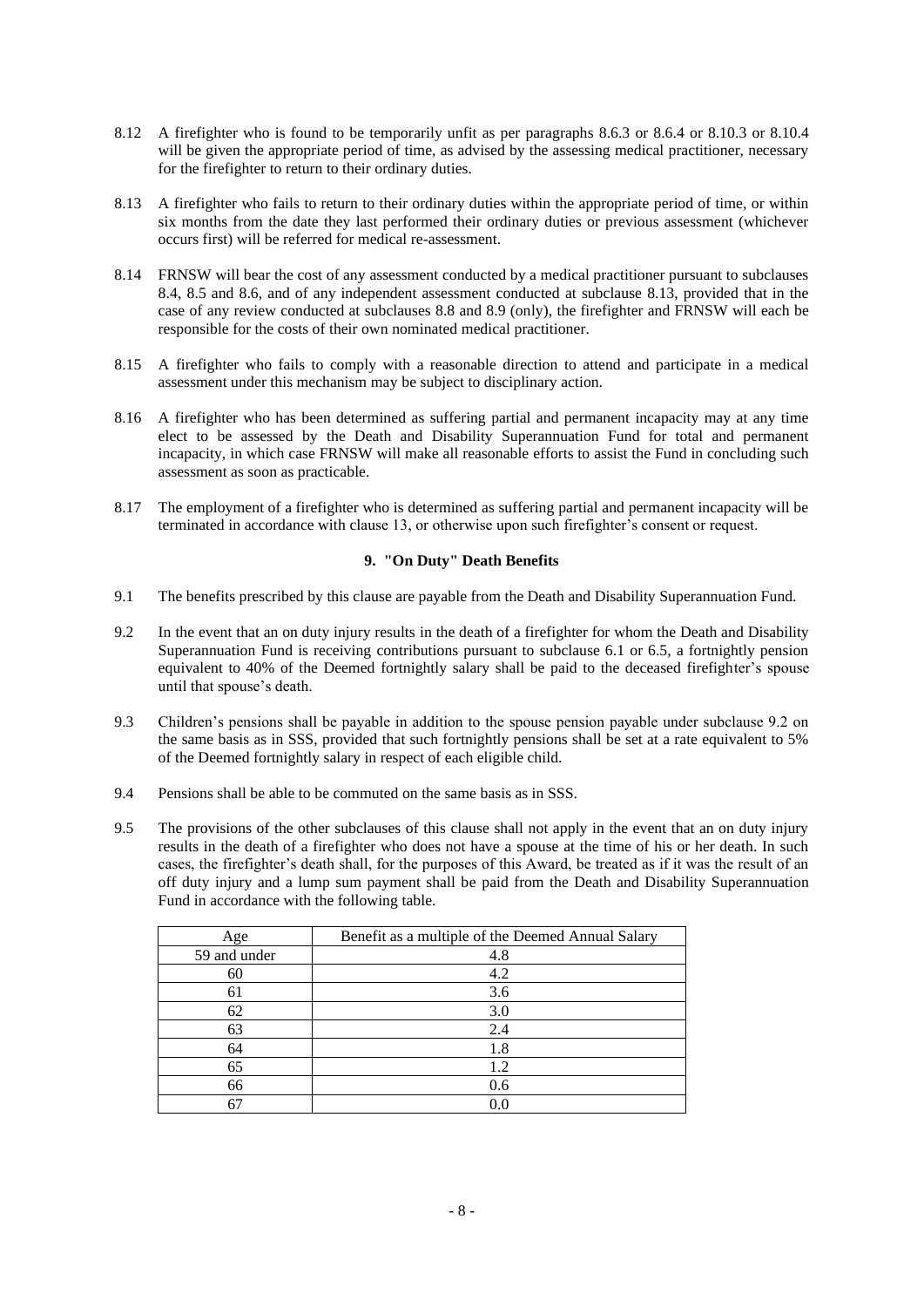- 9.6 A minimum guaranteed lump sum benefit is payable in the same circumstances as prescribed in section 31A of the *Superannuation Act* 1916, but the "minimum benefit" as defined in section 31A(7) will not apply and for the purposes of this Award the minimum benefit shall be the amount that would have been payable under subclause 9.5 had the firefighter not had a spouse at the time of the firefighter's death.
- 9.7 The fortnightly pensions payable under this clause shall continue to be adjusted throughout the life of each such pension in line with movements in the Deemed salary.
- 9.8 In the case of a retained firefighter for whom the Death and Disability Superannuation Fund is receiving contributions pursuant to subclause 6.6 and who suffers death as the result of an on duty injury and who, by virtue of his/her primary employment, was already a member of SSS, PSS, the LGSS or EISS Division D "Defined Benefit Scheme", the JPS, PCSF (or such other public sector defined benefit schemes as agreed between the parties), PBRI or who was a LGSS or EISS Division B "Retirement Scheme" member with additional benefit cover or who was a SASS member with additional benefit cover, the other benefits of this clause shall not be payable and a lump sum benefit equivalent to 20% of the Deemed annual salary shall instead be paid to the deceased retained firefighter's estate.

#### **10. "On Duty" Total and Permanent Incapacity Benefits**

- 10.1 The benefits prescribed by this clause are payable from the Death and Disability Superannuation Fund.
- 10.2 In the event that an on duty injury results in the total and permanent incapacity of a firefighter for whom the Death and Disability Superannuation Fund is receiving contributions pursuant to subclause 6.1 or 6.5, a fortnightly pension equivalent to 60% of the Deemed fortnightly salary shall be paid to the firefighter until his or her 67th birthday or death (whichever the earlier).
- 10.3 Pensions shall be able to be commuted at age 60 or any time thereafter, with the commuted lump sum to be determined in accordance with the table at subclause 9.5.
- 10.4 Where a former firefighter in receipt of a total and permanent incapacity pension suffers death prior to his or her 67th birthday then a lump sum amount determined in accordance with clause 11 shall be paid to the deceased former firefighter's estate.
- 10.5 To avoid doubt, the lump sum payments under subclauses 10.3 and 10.4 shall be determined by the former firefighter's age at the time of commutation or death, as the case may be, and not their medical retirement
- 10.6 The fortnightly pensions payable under this clause shall continue to be adjusted throughout the life of each such pension in line with movements in the Deemed salary
- 10.7 In the case of a retained firefighter for whom the Death and Disability Superannuation Fund is receiving contributions pursuant to subclause 6.6 and who suffers total and permanent incapacity as the result of an on duty injury and who, by virtue of his/her primary employment, is already a member of SSS, PSS, the LGSS or EISS Division D "Defined Benefit Scheme", the JPS, PCSF (or such other public sector defined benefit schemes as agreed between the parties), PBRI or who is a LGSS or EISS Division B "Retirement Scheme" member with additional benefit cover or who is a SASS member with additional benefit cover, the other benefits of this clause shall not be payable and the retained firefighter shall instead be paid a lump sum benefit equivalent to 20% of the Deemed annual salary.

## **11. "Off Duty" Death and Total and Permanent Incapacity Benefits**

- 11.1 The benefits prescribed by this clause are payable from the Death and Disability Superannuation Fund.
- 11.2 Subject to subclause 11.4, in the event that an off duty injury results in the death or total and permanent incapacity of a firefighter for whom the Death and Disability Superannuation Fund is receiving contributions pursuant to subclause 6.1 or 6.5, a lump sum payment in accordance with the scale set out in subclause 11.3 shall be paid to the firefighter or his/her estate.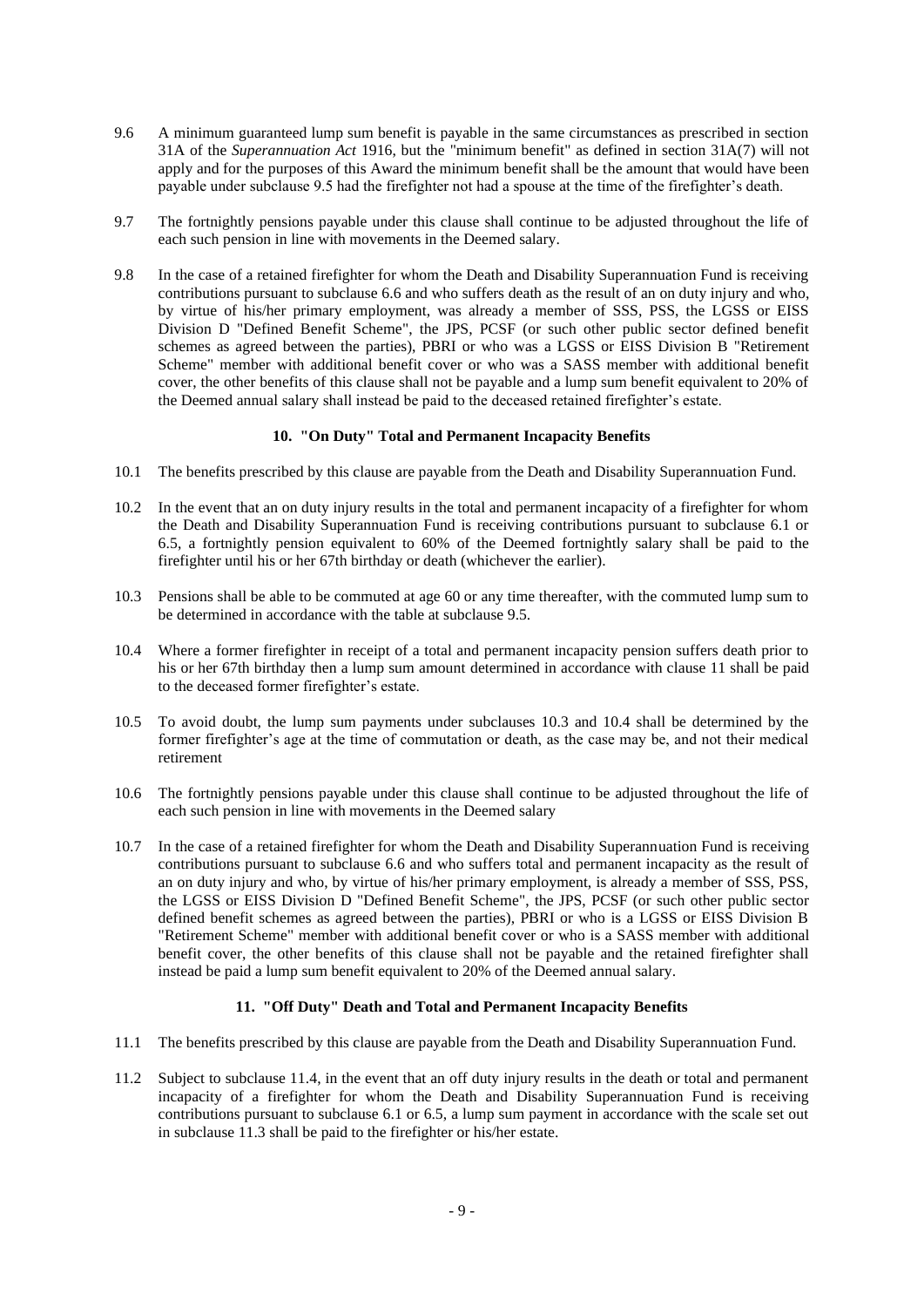11.3 For the purposes of this subclause, a firefighter's age shall be his/her age at the time of his/her death or at the date that he/she ceases to be employed by FRNSW or at such earlier date as may be determined by the Trustee of the Death and Disability Superannuation Fund.

| Age          | Benefit as a multiple of the Deemed Annual Salary |
|--------------|---------------------------------------------------|
| 59 and under | 4.8                                               |
| 60           | 4.2                                               |
| 61           | 3.6                                               |
| 62           | 3.0                                               |
| 63           | 2.4                                               |
| 64           | 1.8                                               |
| 65           | 1.2                                               |
| 66           | 0.6                                               |
| 67           | 0.0                                               |

- 11.4 The actuary shall separately review and assess the cost of the benefits provided by this Award for both permanent firefighters and retained firefighters by 30 June each year. In the event that the actuary's review finds that the long-term cost of the off duty benefits provided by this clause for either employee group exceeds both (a), the long-term contributions to be made by that employee group, and (b), 30% of the long-term combined cost of the benefits provided clauses 9, 10 and 11 for that employee group, then the scale at subclause 11.3 shall be reduced for that employee group on 1 January next to the extent necessary to ensure that the long-term cost of the off duty benefits for that employee group no longer exceeds either (a) or (b). Once the scale is reduced for an employee group it shall remain subject to annual adjustment, both upwards and downwards as each review permits, until such time as the scale at subclause 11.3 is returned to provided that where any adjustment would be less than 5% then no adjustment will be made.
- 11.5 Retained firefighters for whom the Death and Disability Superannuation Fund is receiving contributions pursuant to subclause 6.6 and who suffer death or total incapacity as the result of an off duty injury and who, by virtue of their primary employment, are already members of SSS, PSS, the LGSS or EISS Division D "Defined Benefit Scheme", the JPS, PCSF (or such other public sector defined benefit schemes as agreed between the parties), PBRI or who are LGSS or EISS Division B "Retirement Scheme" members with additional benefit cover or who are SASS members with additional benefit cover shall not be entitled to the other benefits of this clause and a lump sum benefit equivalent to 20% of the Deemed annual salary shall instead be paid to such retained firefighters or their estate.

## **12. Rehabilitation and Retraining for Permanent Firefighters who suffer Partial and Permanent Incapacity**

- 12.1 Every permanent firefighter who suffers partial and permanent incapacity (PPI) shall receive extensive rehabilitation/retraining with the objective placing them in a suitable position within FRNSW. All reasonable efforts will be made by FRNSW to ensure that a permanent firefighter who suffers PPI is so placed, including by identifying potential employment opportunities as soon as practicable and directing the firefighter's rehabilitation/retraining to that end, and in consultation with the firefighter concerned and the FBEU (unless the firefighter expressly declines to agree to the FBEU being informed).
- 12.2 Where FRNSW believes that, notwithstanding every reasonable effort to the contrary, a suitable position may not be found for a permanent firefighter who, by reason of PPI, is undergoing rehabilitation/retraining, the firefighter concerned and the FBEU (unless the firefighter expressly declines to agree to the FBEU being informed) shall be informed at the earliest possible opportunity.
- 12.3 The employment of a permanent firefighter who suffers PPI will not be terminated because of the lack of a suitable position within FRNSW without the firefighter's consent. In the event that the firefighter does not consent, an adequate opportunity will be given to the firefighter concerned and the FBEU (unless the firefighter expressly declines to agree to the FBEU being informed) to consider FRNSW's opinion that no suitable position is available and to put that opinion into dispute in accordance with the dispute resolution clause in this Award.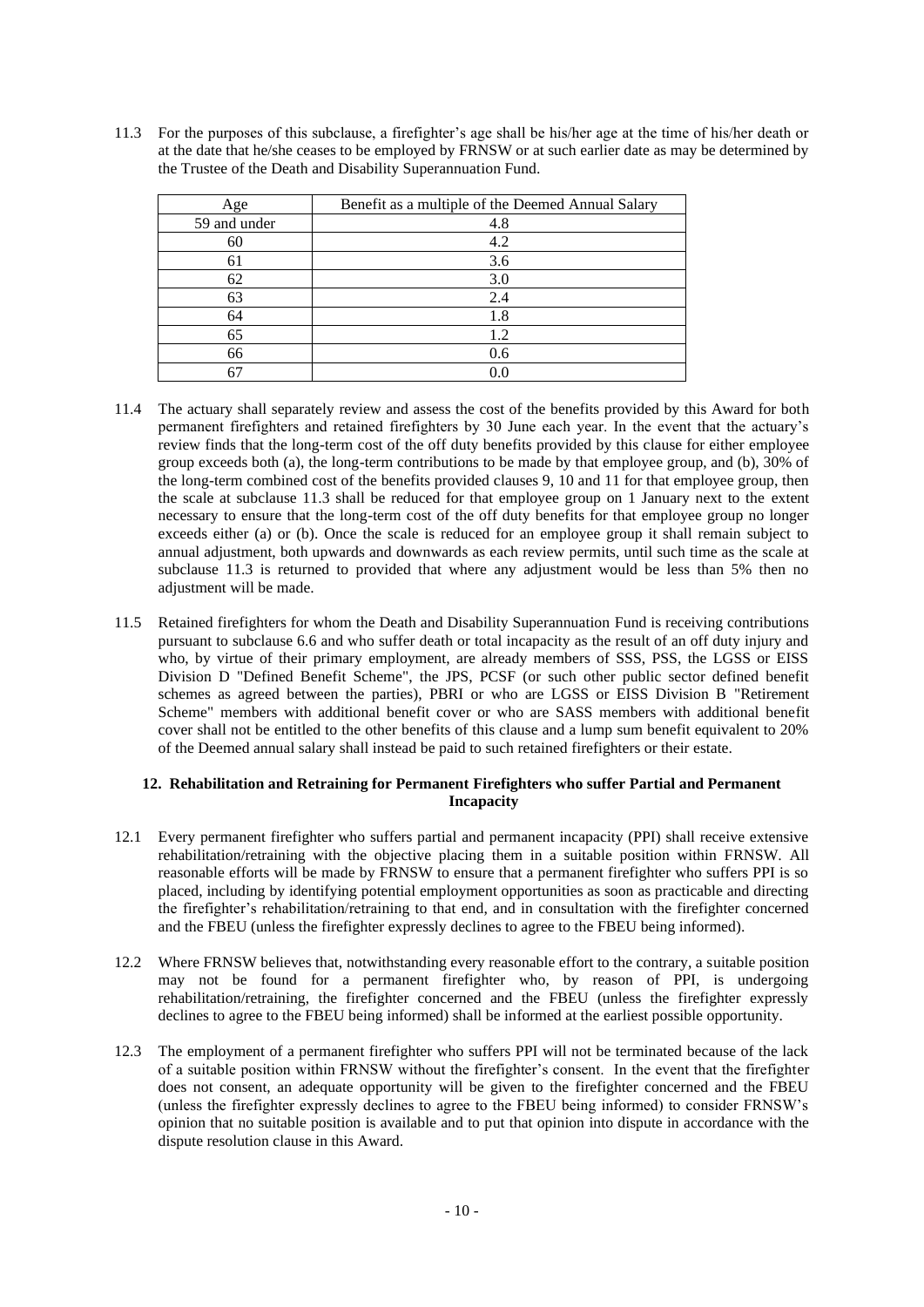12.4 The parties agree that it is anticipated that the rehabilitation/retraining and associated forward planning associated will minimise the likelihood that any permanent firefighter who suffers PPI will be terminated because at the end of their rehabilitation/retraining, a suitable position is not available.

#### **13. Partial and Permanent Incapacity Benefits**

- 13.1 The partial and permanent incapacity benefits prescribed by this clause are provided and payable by FRNSW.
- 13.2 Subject to clause 12, FRNSW may terminate the employment of a firefighter who suffers partial and permanent incapacity. Subject to subclause 13.3, a firefighter whose employment is terminated because the firefighter suffers partial and permanent incapacity shall be given the option of:
	- 13.2.1 being paid a lump sum payment in accordance with this clause immediately upon termination; or
	- 13.2.2 deferring a lump sum payment in accordance with this clause pending the determination of the firefighter's claim for a total and permanent incapacity benefit.
- 13.3 Subject to paragraph 13.2.2, a firefighter whose employment is terminated because the firefighter suffers partial and permanent incapacity shall be paid a lump sum payment in accordance with the scale set out below:

| Age          | Benefit as a multiple of the Deemed Annual Salary |                           |  |
|--------------|---------------------------------------------------|---------------------------|--|
|              | for permanent firefighters                        | for retained firefighters |  |
| 52 and under | 3.08                                              | 0.308                     |  |
| 53           | 2.81                                              | 0.281                     |  |
| 54           | 2.53                                              | 0.253                     |  |
| 55           | 2.25                                              | 0.225                     |  |
| 56           | 1.95                                              | 0.195                     |  |
| 57           | 1.65                                              | 0.165                     |  |
| 58           | 1.34                                              | 0.134                     |  |
| 59           | 1.02                                              | 0.102                     |  |
| 60           | 0.69                                              | 0.069                     |  |
| 61           | 0.35                                              | 0.035                     |  |
| 62           |                                                   | $\left( \right)$          |  |

#### **14. Assessment of Entitlement to Benefits**

- 14.1 Entitlement to the partial and permanent incapacity benefits provided by FRNSW pursuant to this Award shall be assessed through the mechanism at clause 8.
- 14.2 Entitlement to receive a total and permanent incapacity or death benefit from the Death and Disability Superannuation Fund shall be assessed in accordance with relevant Commonwealth legislation and the terms of the trust deed by which the Fund operates.
- 14.3 To avoid doubt, a firefighter can receive either a total and permanent incapacity benefit, or a partial and permanent incapacity benefit, but not both. FRNSW shall advise the Death and Disability Fund the name of any firefighter who receives a partial and permanent incapacity lump sum payment, and of the amount so paid.
- 14.4 Subject to subclause 14.2, any dispute as to the entitlement to receive a benefit from the Death and Disability Superannuation Fund or any other dispute arising under or regarding the application of this Award may be referred to the Industrial Relations Commission of New South Wales for final determination.
- 14.5 To avoid doubt, the provision at subclauses 8.8, 12.1, 12.2 and 12.3 whereby the FBEU is to be informed "unless the firefighter expressly declines to agree to the FBEU being informed" is intended to allow the firefighter to seek the FBEU's advice before authorising or agreeing to any course of action or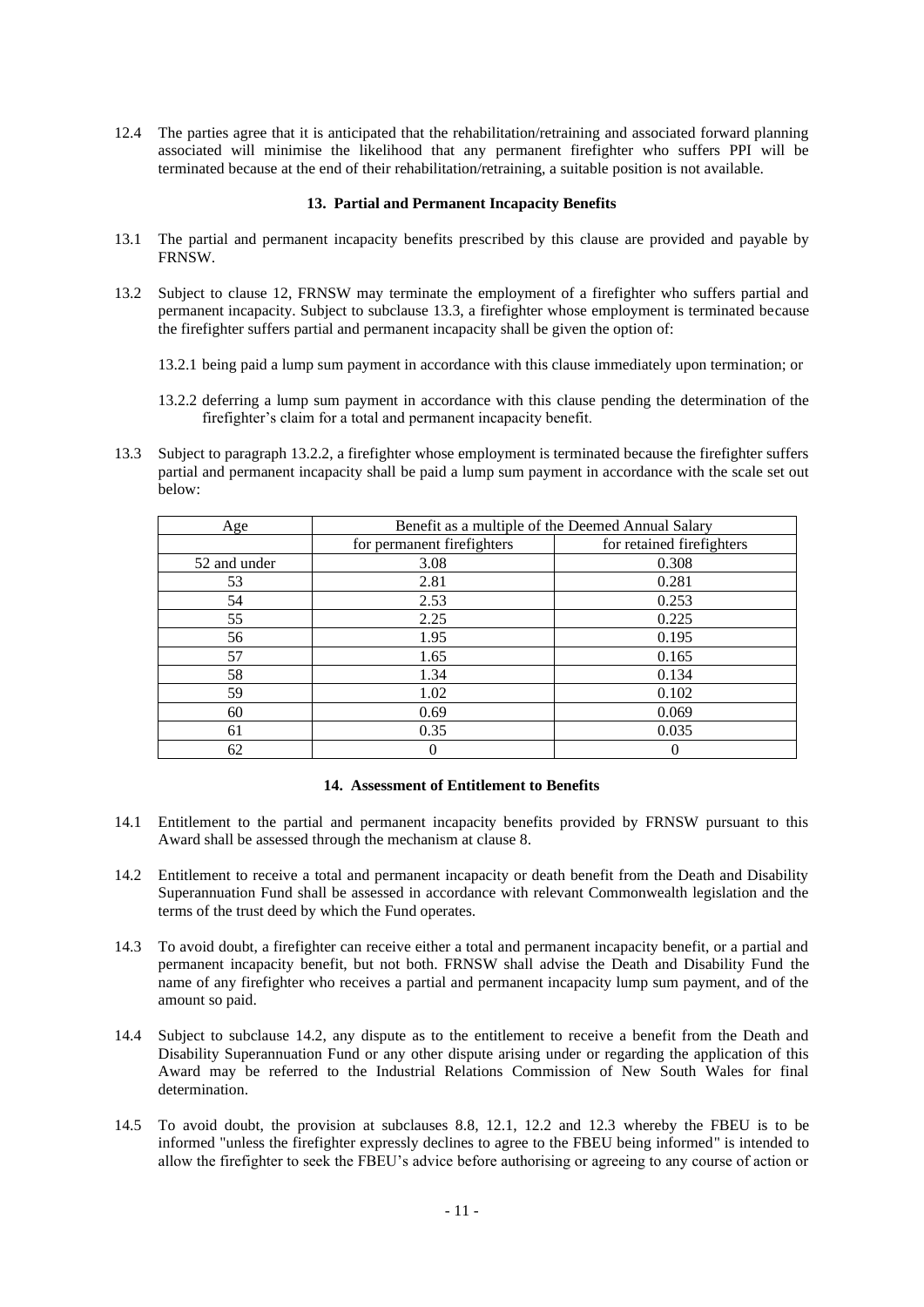signing any document associated with those subclauses and unless the firefighter does expressly decline to agree to the FBEU being informed then FRNSW will neither expect nor allow a firefighter to authorise or agree to any course of action nor sign any document associated with their rehabilitation/retraining or possible termination until such time as the FBEU has been notified in writing and been given adequate opportunity to confer with the firefighter.

#### **15. Grievance Mechanism**

If an issue gives rise to a dispute it shall be dealt with in accordance with the Dispute Avoidance Procedures in clause 35 of the Crown Employees (Fire and Rescue NSW Permanent Firefighting Staff) Award.

#### **16. Anti-Discrimination**

- 16.1 It is the intention of the parties bound by this Award to seek to achieve the object in section 3(f) of the *Industrial Relations Act* 1996 to prevent and eliminate discrimination in the workplace. This includes discrimination on the grounds of race, sex, marital status, disability, homosexuality, transgender identity, age and responsibilities as a carer.
- 16.2 It follows that in fulfilling their obligations under clause 15 of this Award the parties have obligations to take all reasonable steps to ensure that the operation of the provisions of this Award are not directly or indirectly discriminatory in their effects. It will be consistent with the fulfilment of these obligations for the parties to make an application to vary any provision of this Award, which by its terms or operation, has direct or indirect discriminatory effect.
- 16.3 Under the *Anti-Discrimination Act* 1977, it is unlawful to victimise an employee because the employee has made or may make or has been involved in a complaint of unlawful discrimination or harassment.
- 16.4 Nothing in this clause is taken to affect any conduct or act which is specifically exempted from antidiscrimination legislation; offering or providing junior rates of pay to persons under 21 years of age; any act or practice of a body established to propagate religion which is exempted under section 56(d) of the *Anti-Discrimination Act* 1977; and/or a party to this Award from pursuing matters of unlawful discrimination in any State or Federal jurisdiction.
- 16.5 This clause does not create legal rights or obligations in addition to those imposed upon the parties by legislation referred to in this clause.

#### **17. Area, Incidence, Duration and Parties Bound**

- 17.1 This Award shall apply to all permanent firefighters and retained firefighters, as defined in clause 3, Definitions, who are employed by FRNSW.
- 17.2 This Award shall rescind and replace the Crown Employees (Fire and Rescue NSW Firefighting Staff Death and Disability) Award 2020 published 22 May 2020 (388 I.G. 290).
- 17.3 This Award shall be binding upon the FBEU and FRNSW.
- 17.4 This Award shall take effect on and from 26 February 2021 and shall remain in force until 24 February 2022.

## **ANNEXURE A**

Principles and Procedures of the Firefighters' Health and Fitness Program

- 1. Objectives
	- To promote the health and fitness of firefighters and to assist them in meeting the occupational requirements of their job.
	- To provide practical support, education and assistance to firefighters through a structured health and fitness program.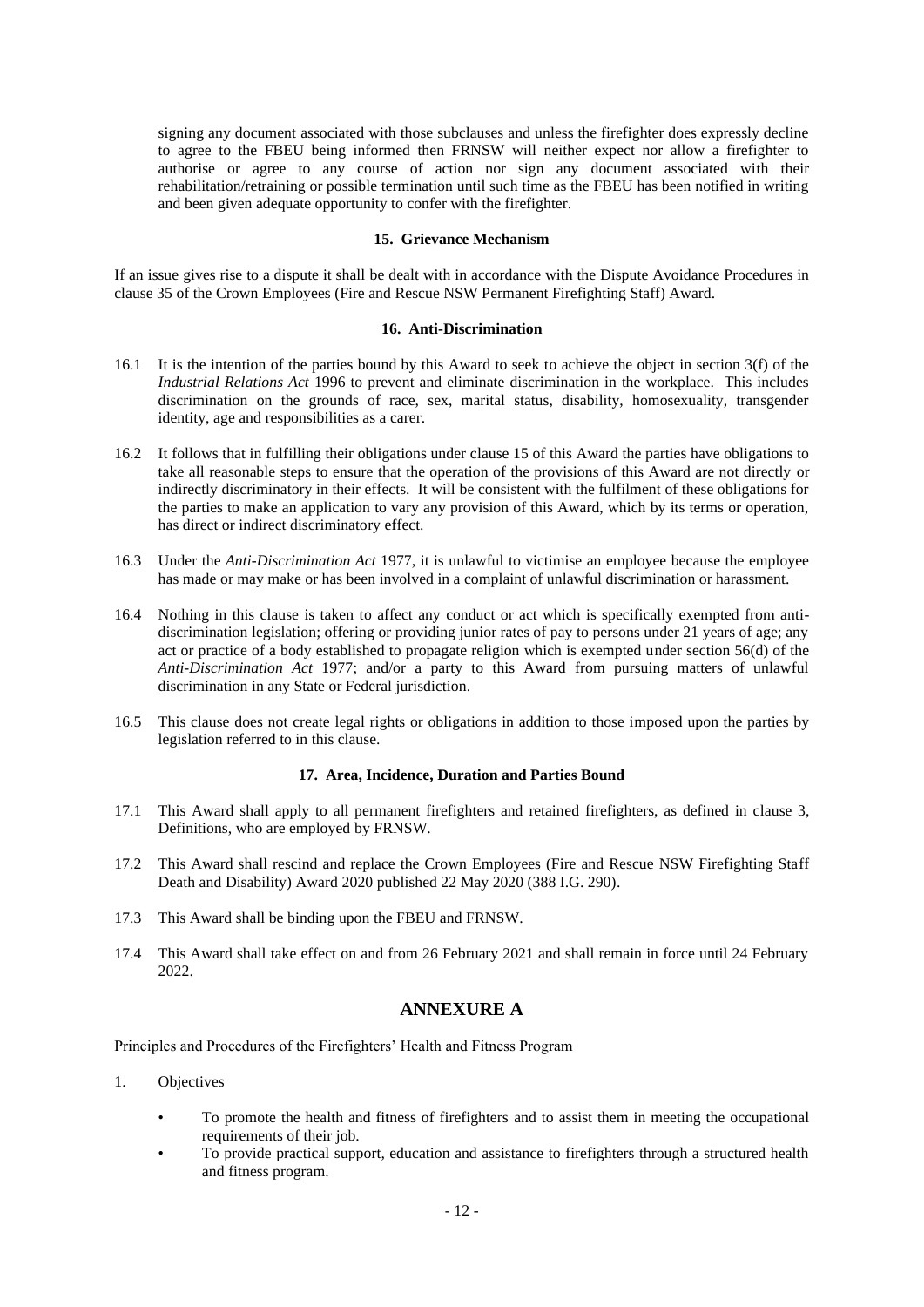- 2. Benefits for the firefighter
	- A compulsory health assessment as recommended for the firefighter on medical advice.
	- A comprehensive individual report.
	- Access to individual health and fitness counselling sessions.
	- Access to health and fitness resource materials.
	- Identification of negative lifestyle habits and risks.
	- Identification of some medical conditions.
	- Early intervention and management of medical conditions.
	- Health statistics over the lifetime of career as a firefighter.
	- Decreased risk of death, injury or disability from disease.
	- Increased ability to cope with the physical and emotional stresses of firefighter duties.
	- Heightened job performance and satisfaction.
- 3 General benefits for the employer

Supplementary to saving lives, improving performance and achieving compliance with Workplace Health and Safety legislation and Australian and international standards, it is anticipated that the health and fitness program will make a significant positive contribution to:

- the number and cost of worker's compensation and death and disability claims.
- payroll costs due to sick or injured workers.
- identification of negative health factors (work-related or other) for FRNSW.
- 4. Outcomes
	- A healthy and fit workforce.
	- Increased capacity to cope with the physical and psychological demands of firefighting.
	- Decreased risk of injury, illness and disease, leading to a reduction in the number and cost of health related absences, workers compensation claims/premiums and Death and Disability claims.
	- Compliance with relevant Work Health and Safety legislation and Australian Standards.
	- Identification and analysis of trends for the purpose of developing firefighter specific health and safety interventions.

## 5. Focus Areas

- Support Program Introduction of a comprehensive program designed to support firefighters in their efforts to improve personal health outcomes.
- Health and fitness checks Introduction of a firefighter-specific health assessment program designed to identify significant health issues.

# 6. Principles

- Broad consultation with all stakeholders in the development and delivery of programs is critical to success.
- Collaboration with international, national and state initiatives is essential for a sustained and systematic approach to health promotion and injury/disease prevention.
- Linking relevant programs and taking a comprehensive/holistic approach to health promotion and injury/disease prevention will provide maximum impact.
- Long term 'capacity building' will prolong and multiply health gains for both firefighters and FRNSW.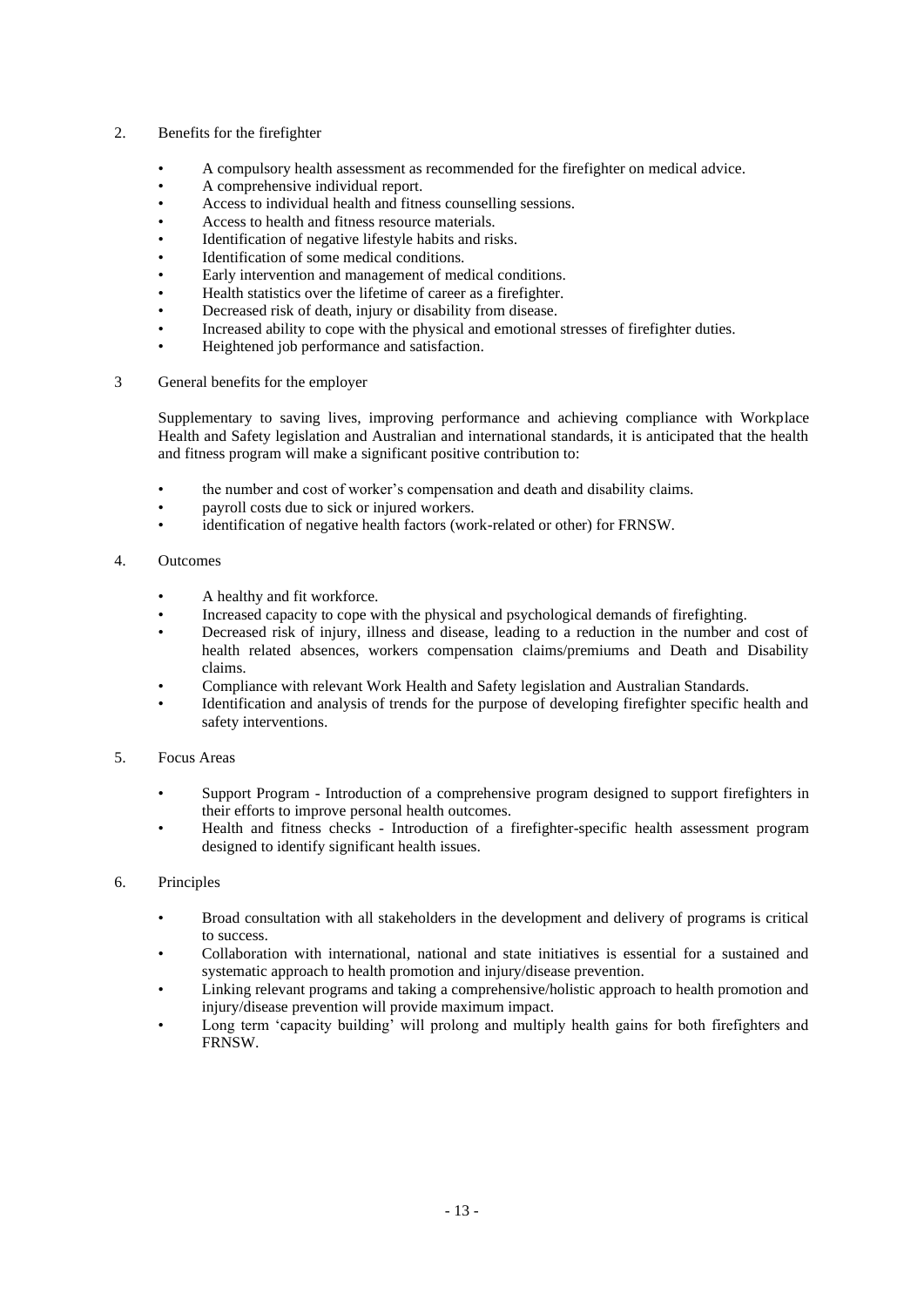### 7. Key Strategies

#### Infrastructure

Develop the physical and organisational infrastructure needed to implement program components. This includes support structure (e.g. health/fitness and return to work professionals), related systems and procedures (e.g. data management, pathways for rehabilitation), resources (e.g. educational materials).

#### Education

Increase awareness and understanding of general and firefighter-specific health issues and provide the necessary skills to take ownership of personal health outcomes. Focus on physical activity, nutrition, smoking cessation, occupational and environmental exposures, and critical incident stress as they relate to firefighter performance, mental health, injury prevention and chronic disease development (cardiovascular disease, cancer, diabetes, etc.).

#### Environments

Create work environments that promote and encourage healthy lifestyle behaviours (a 'healthy' organisational culture). Focus on provision of healthy lifestyle education.

#### Monitoring/Evaluation

Monitor health and fitness outcomes over time to determine efficacy of programs. Including broad surveys of lifestyle changes (e.g. physical activity patterns), monitoring of injury and illness trends, participation rates for health and fitness activities, and periodic health assessment and 'Return to Work' program outcomes.

8. Health Checks and Fitness Drills

#### Fitness Drills

- a) The health and fitness program will include a compulsory fitness drill, commencing in January 2018, for all firefighters who may be called upon to perform operational firefighting duties in order to enhance their personal understanding of their functional capacity. The compulsory fitness drill will be subject to negotiation and agreement or, in the absence of agreement, determination by the Industrial Relations Commission (and the status quo will apply in the interim), but will be undertaken annually, locally and when on duty by not less than two firefighters utilising readily available operational equipment.
- b) The annual fitness drill for retained firefighters will be considered and paid for as if it is a regular drill provided that attendance at the fitness drill will not count towards the 75% regular drill attendance requirement of subclause 28.1.2 and will be additional to the two regular drills per station, per month provision of subclause 6.5.2.2.

#### Health Checks

c) The health and fitness program will also include regular health checks for firefighters by the firefighter's nominated medical practitioner in accordance with a health check pack, which will be subject to negotiation and in the event that the parties do not agree, determination by the Industrial Relations Commission, which must occur prior to 31 March 2018. Following implementation, the health check pack will remain subject to negotiation and agreement and it will be open to either party to refer any matter that is not agreed to the Industrial Relations Commission for determination and the status quo will apply in the interim. The health check pack will include the inherent requirements of the firefighter's ordinary duties and the firefighter's typical work environment(s), a template medical report and the tests to be conducted as part of the health check.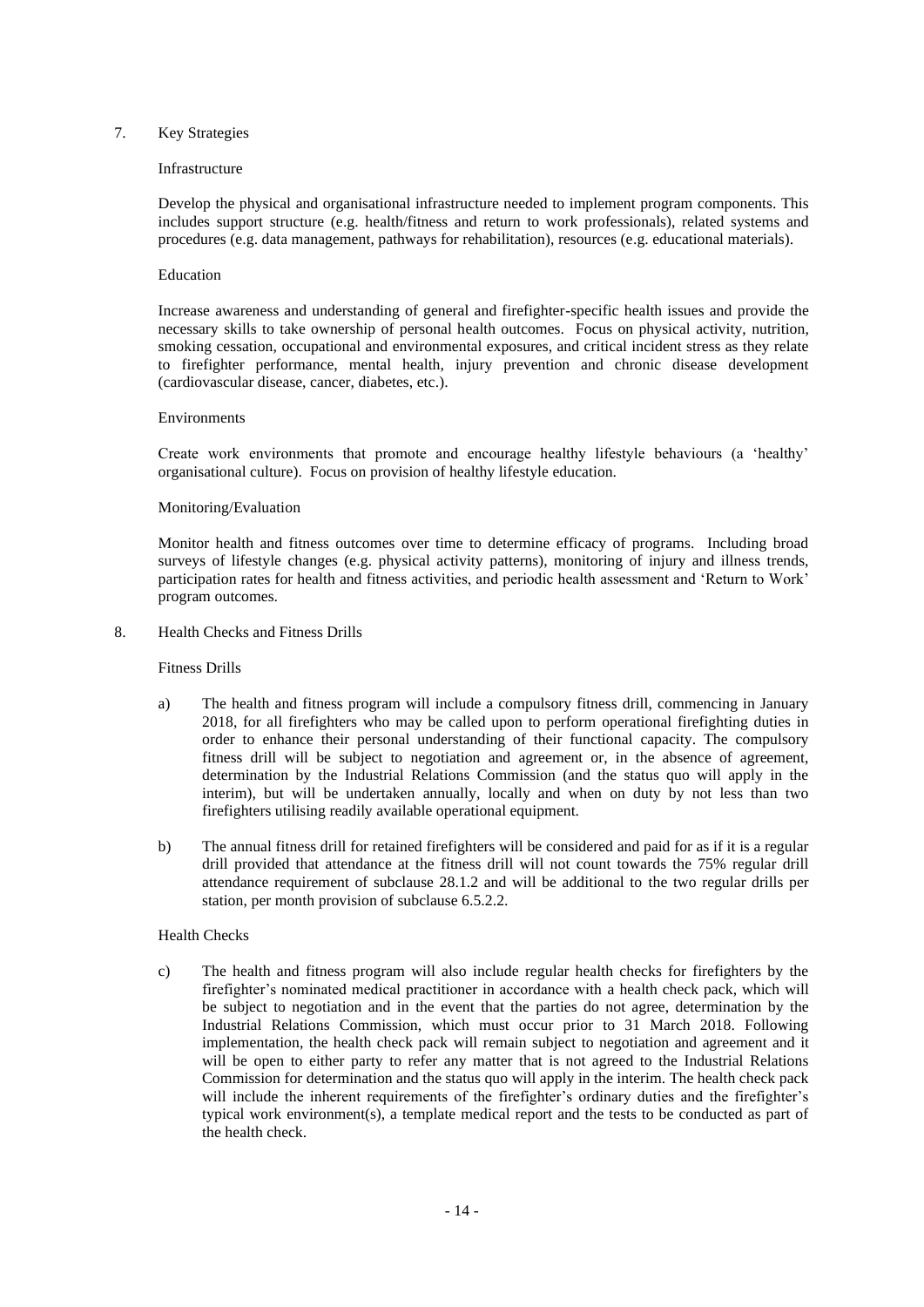- d) The implementation of the health and fitness checks will help to ensure:
	- that firefighters are medically and physically capable of performing their required duties;
	- that the risk of injury or illness is reduced through constant monitoring of health trends and the implementation of focussed health interventions;
	- that FRNSW satisfies its statutory obligations under all relevant legislation;
	- the provision of current and accurate health/medical information for the purposes of resource allocation and planning.
- e) The health checks will include:
	- Medical examination (primary focus on cardiovascular, respiratory and musculoskeletal systems);
	- Pathology testing (general health markers; e.g. lipid profile, blood glucose level);
	- Urinalysis;
	- Twelve lead ECG;
	- Cardiac Risk Profile (risk score based on Framingham study);
	- Spirometry (lung function), if recommended by the firefighter's nominated medical practitioner;
	- Vision;
	- Audiometry (hearing), if recommended by the firefighter's nominated medical practitioner;
	- Other medical assessments as indicated.
- f) The health checks (which will commence not prior to 31 January 2019 and in respect of any commencement date, upon four weeks formal advance notice to the FBEU) will be arranged and undertaken by each firefighter within the twelve month period following their fourth anniversary of employment, and again within the twelve month period following their ninth anniversary of employment, and so on, so that health checks are undertaken at least once every five years up until the age of 60, at which age health checks will then be arranged and undertaken by each firefighter no more than three years after their last health check until the age of 67, at which age health checks will then be arranged and undertaken by each firefighter annually.
- g) The pathology tests, urinalysis and 12 lead ECG testing will all be undertaken on referral by the independent occupational physician prior to the health check, which will then be conducted by a local medical practitioner nominated by the firefighter having regard to the most reasonable option in terms of practicality and cost. A nominated medical practitioner who recommends spirometry and/or audiometry testing but, is unable to conduct such test(s), may refer the firefighter. FRNSW will ensure that the health checks (including spirometry and audiometry referrals) and any consequent referrals required by FRNSW will be arranged and conducted without any cost to the firefighter.
- h) Firefighters who attend a health check while off duty will be compensated for their attendance and travel expenses by way of a payment equivalent to 4% of the Award's deemed fortnightly salary for each such attendance, and unless transport is provided by FRNSW, payment at the Official Business rate for the actual return distance necessarily and reasonably travelled between the firefighter's normal residence or place of work and the location(s) of each health check.
- i) The firefighter's nominated medical practitioner will forward their report on the firefighter's health check, together with the results, to both the firefighter and the independent occupational physician nominated by FRNSW. The independent occupational physician will in turn review the firefighter's health check results against the firefighters' health and fitness standard and the nominated medical practitioner's report and advise FRNSW that the firefighter is:
	- fit to perform the firefighter's ordinary duties without any requirements or restrictions; or
	- fit to perform the firefighter's ordinary duties with specified requirements or restrictions; or
	- temporarily unfit to perform the firefighter's ordinary duties but fit to perform alternative duties, either with or without specified requirements or restrictions; or